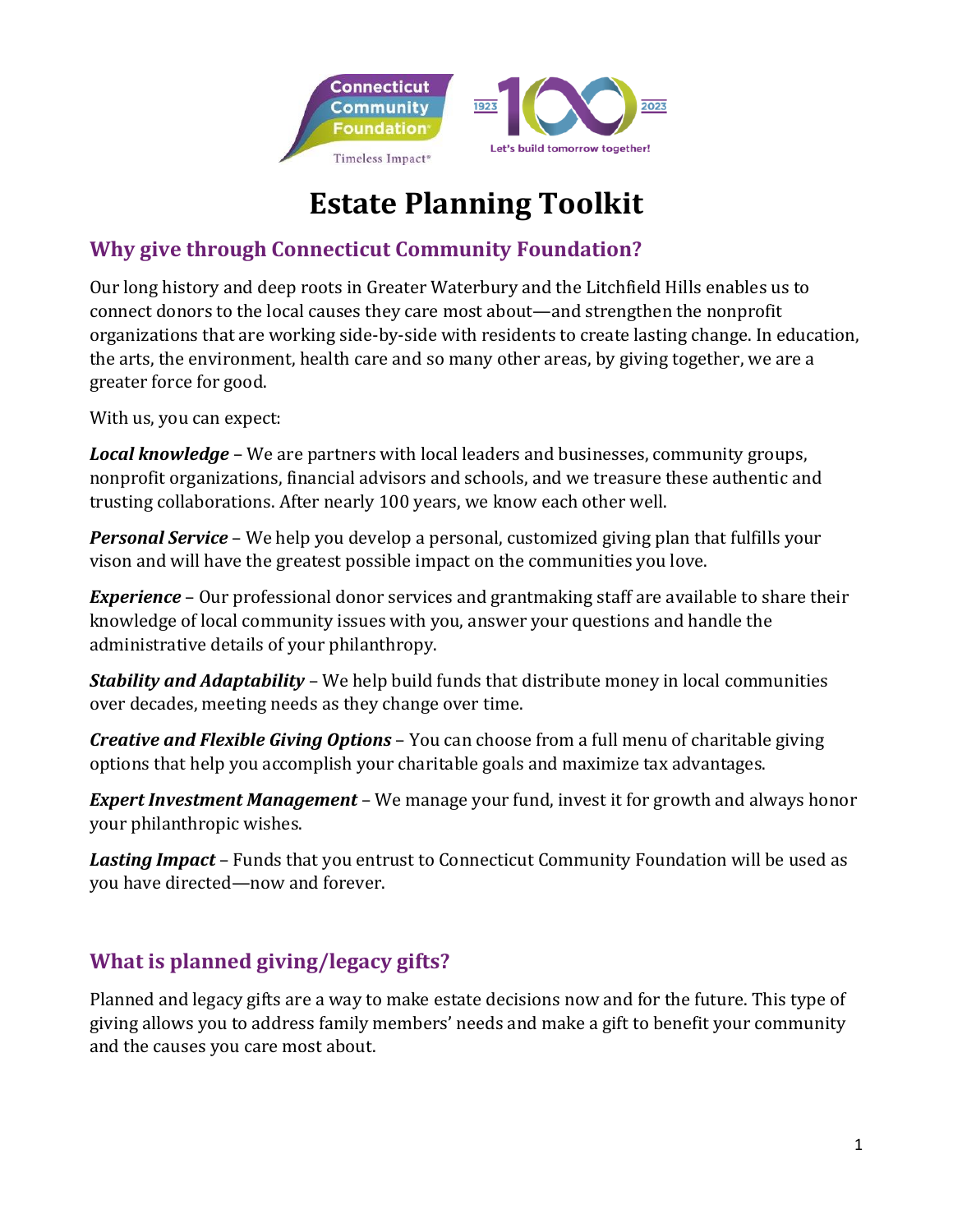## **Types of gifts/what to give**

- *Bequest* A bequest is an irrevocable gift from a will or personal trust of cash, securities, real estate or other assets.
- *Retirement Plan Beneficiary Designation* You may be able to designate Connecticut Community Foundation as a beneficiary of your qualified retirement account for all or a percentage of your plan.
- *Gift of Life Insurance* The Foundation accepts gifts of paid-up life insurance policies. If you name the Foundation as owner and beneficiary of such a policy, you will be entitled to a charitable deduction for the approximate cash value of the policy. You could also elect to remain the owner of the policy and name the Foundation as the ultimate beneficiary, in which case you would maintain responsibility over the policy.

Additionally, the following opportunities to give can provide you or your loved ones with income during your or their lifetime, and also leave a charitable gift to the Foundation. We welcome the opportunity to discuss these gifts with you and your professional advisor:

- *Charitable Gift Annuity* An irrevocable agreement between you and Connecticut Community Foundation, whereby you donate cash or stock to the Foundation now, gain immediate tax benefits, and receive a fixed and guaranteed income for life for you and/or a loved one.
- *Charitable Remainder Trust* You can place cash, stock or other property, such as real estate, in a trust that pays annual income to you (or another named beneficiary) for life. The remainder of the trust then transfers to the Foundation and is used to establish a new fund or add to an existing fund.
- *Charitable Lead Trust* You can place cash or property into a trust that pays income to the Foundation for the number of years you select. Once this period ends, the assets held by the trust are transferred to the beneficiaries you name, most often your direct heirs; or the assets can revert back to you.
- *Pooled Income Fund* A pooled income fund operates similarly to a mutual fund and provides you with a variable income stream based on the net earnings of the fund. You make a permanent gift of cash or stock to the fund, which is then joined with the gifts of other donors. Upon receipt of your gift, you are assigned units in the pooled income fund.

## **Overview of fund options**

• *Unrestricted fund* – By establishing an unrestricted fund, you trust the Foundation to flexibly and responsively direct your money toward the community's most pressing needs.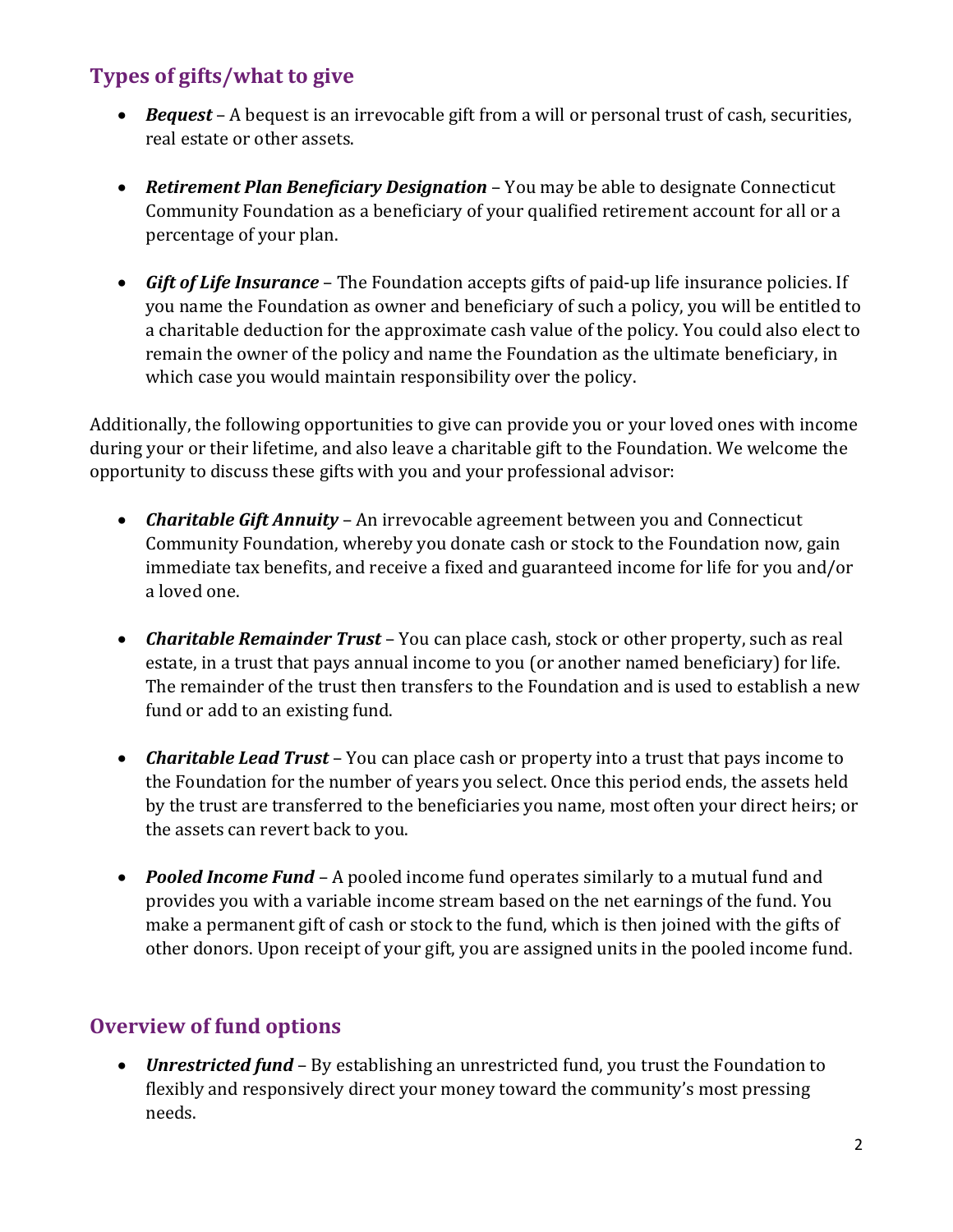- *Field of Interest fund* With a field of interest fund, you tell us an issue or geographic area you want to support, and we carefully select excellent nonprofit grantees whose work matches your aims.
- *Designated fund* Establishing a designated fund enables you to identify and support one or more organizations anywhere in the United States whose work is meaningful to you, so you can help to sustain their efforts in perpetuity.
- *Scholarship fund* By establishing a scholarship fund, you can help local students realize their college dreams. You can trust us to select the most deserving students from across our region, or you can specify criteria such as a field of study, residence in particular towns or connections to employers or other institutions.

## **Overview of the endowment concept**

An endowment is a donation of money or assets that benefits a charity over time. Endowments are prudently invested, and generally a relatively small portion of the endowment is used annually to support the charitable purpose; therefore, it continues to grow over time.

At Connecticut Community Foundation, there is a \$10,000 minimum to establish an endowment fund. This can be paid in one lump sum or in installments over a 5-year period. The Foundation has a successful track record of managing these funds. Our investments are overseen by a committee comprised of active and retired investment managers and others knowledgeable in the field. This committee works with an independent consulting firm to recommend investment strategies and monitors the endowment performance.

## **Making Your Gift: Suggested Language for Your Will or Trust**

#### *To make a bequest*

I give, devise and bequeath to Connecticut Community Foundation, Inc., a nonprofit community foundation located in Waterbury, Connecticut, \_\_\_\_\_% of my residuary estate …

#### *Or*

I give, devise and bequeath to Connecticut Community Foundation, Inc., a nonprofit community foundation located in Waterbury, Connecticut, the assets as described on Schedule A attached hereto …

To be added to \_\_\_\_\_\_\_\_\_\_\_\_\_\_\_\_\_\_\_\_\_\_\_\_\_\_\_\_\_\_\_\_\_\_\_\_\_\_ Fund held and administered by Connecticut Community Foundation.

#### *Beneficiary Designation for Retirement Plan or Life Insurance Policy:*

Beneficiary: Connecticut Community Foundation, Inc. (Tax ID # 06-6038074) for the \_\_\_\_\_\_\_\_\_\_\_\_\_\_\_\_\_\_\_\_\_\_\_\_\_\_\_\_\_\_\_\_\_\_\_\_\_\_\_\_\_\_\_\_ Fund.